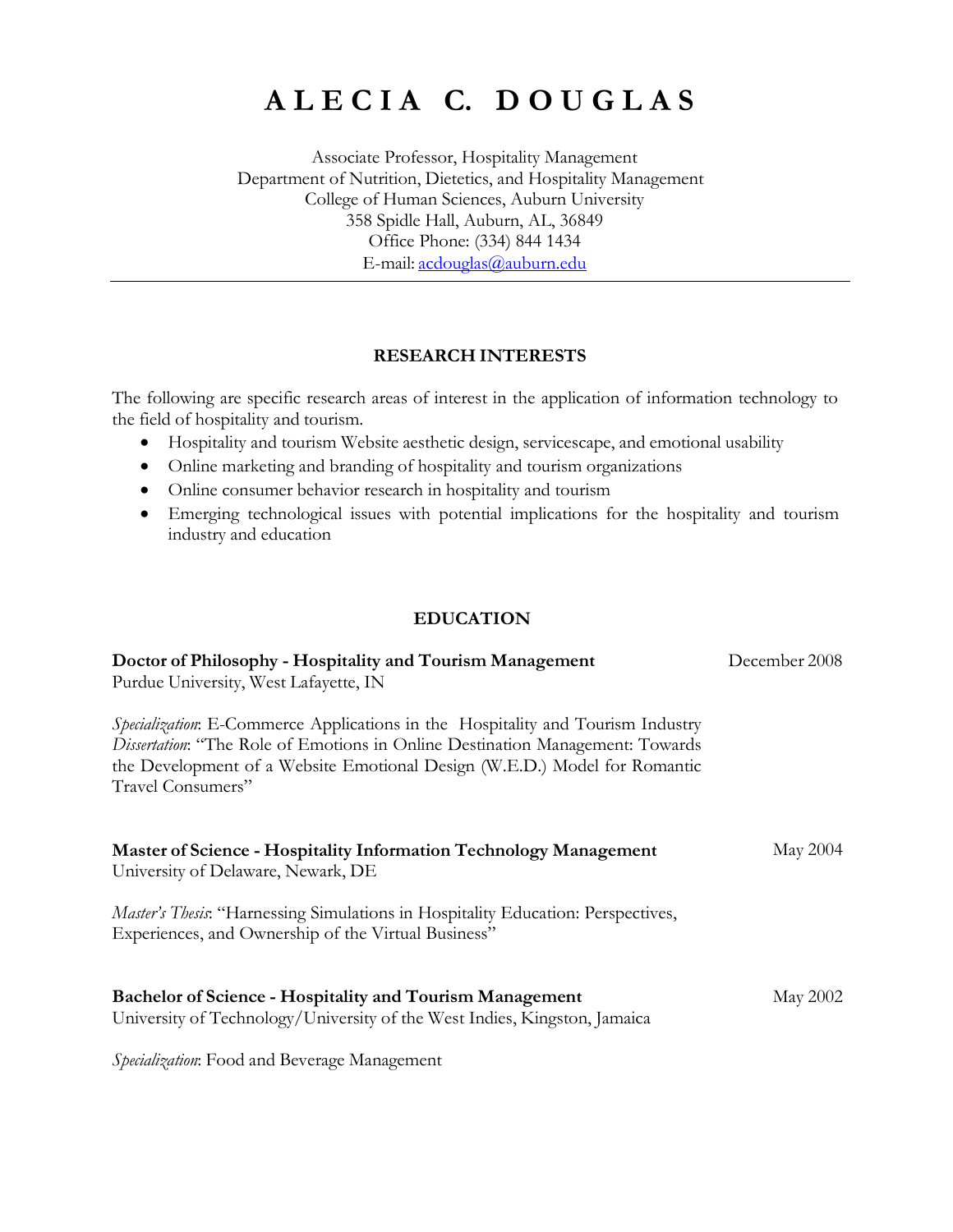### **ACADEMIC TEACHING**

Hotel & Restaurant Management Program, Auburn University

Courses Taught:

- **HRMT 3400 Hospitality Marketing**: This course provides students with a customeroriented approach to marketing in hospitality and tourism. The marketing techniques available to hotels, restaurants, and tourism businesses are described and evaluated, including packaging, the travel trade, advertising, sales promotion, positioning and branding.
- **HRMT 3800 Hospitality Information Technology**: This course provides students with an introduction to the information technology and E-Commerce strategies used in the hospitality and tourism industry. Emphasis is placed on providing students with a thorough understanding of technology's role in ensuring competitive advantage in today's hospitality and tourism business environment.
- **HRMT 4300 Food and Beverage Management:** This course provides students with a managerial approach to sunning successful food and beverage operations. Students explore topics such as menu design and pricing, purchasing, inventory and storage of food as well as non-food items, proper sanitation practices, to name a few.
- **HRMT 4860 Hotel Practicum**: The overall aim of the practicum course is to enable students to develop a practical understanding of the basic principles and procedures underlying the two primary areas of food and beverage and lodging operations. Practicum rotations are held at The Hotel at Auburn University.
- **NTRI 4930 Directed Studies**: Undergraduate students are supervised in their investigation of areas of interest in the hospitality and tourism industries both from a practitioner as well as research perspective.
- **HRMT 5460/6460 Catering & Events Management**: The goals of this course are to provide students with an overview of special events, to familiarize students with key points involved in planning special events, and to provide a forum for students whereby they may meet with and plan a major fundraising event with industry professionals.
- **HUSC 5940 The Bahamian Touristscape Study Abroad Program:** This 10-day study abroad program aims to provide an understanding of the composition and competitiveness of tourism destinations as well as to explore what goes into the design of touristscapes and their supporting tourism experience networks. To accomplish this goal, the program features daily site visits and instructor-led discussions along with presentations by several practitioners in the Bahamian tourism industry.
- **NUFS 7960/7966 Special Problems:** Students are directed in the research process as they conduct a review of current literature pertinent to the research problem of their choice, develop research questions and their respective hypotheses where applicable, analyze data either of a qualitative or quantitative nature or a combination of the two, and the formulation of discussions and recommendations sections for the research project.

**Associate Professor August 2014** ~ present **Assistant Professor** August 2008 ~ July 2014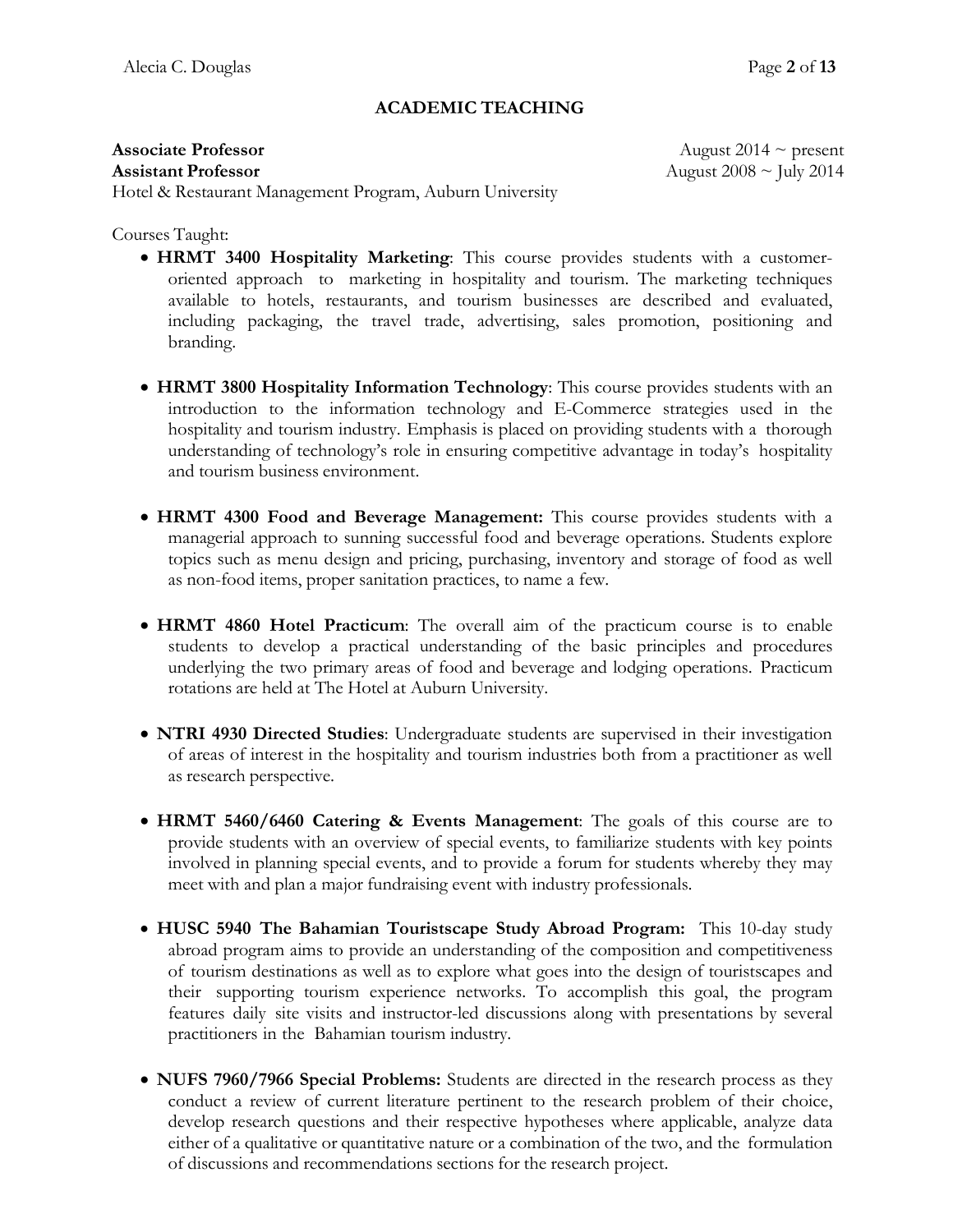# **ACADEMIC TEACHING**

Hotel & Restaurant Management Program, Auburn University Courses Taught (cont'd):

- **NUFS 8970/8976 Advanced Topics in Nutrition, Dietetics and Hospitality Management**: This is a graduate level course. The candidate closely supervised the work of graduate students who seek to investigate a research area of interest in the field of hospitality through scientific and empirical investigation.
- **HRMT 8870 Advanced Hospitality and Tourism Management Research and Applications**: A graduate course for doctoral and master's thesis option designed to provide a comprehensive review of the academic research process in the context of hospitality and tourism management. Serving as an advanced capstone research course, HRMT graduate students will become familiar with the steps involved in the research process, critical components of an academic research article, and current trends in hospitality and tourism research.
- **HRMT 8880 Theoretical Development for Hospitality:** This course enables graduate students in the Hotel and Restaurant Management Program to gain a thorough understanding of the nature of theory and theory development. The emphasis is on the basic elements of theory critique and testing. Through the analysis of seminal and contemporary readings in management and social sciences, students will develop a solid understanding of the theoretical development for key research areas within the hospitality field.

# **OTHER ACADEMIC EXPERIENCE**

#### **Graduate Research Assistant/Project Manager** January 2007 ~ June 2007

August  $2005 \sim$  December 2006

College of Consumer and Family Sciences Purdue University

- **National Science Foundation Grant, Cybertrust Division, Award No. 0627488**, 'CT-ISG: Improving the Privacy and Security of Online Survey Data Collection'
	- o Coordinated and tracked the progress of six sub research projects delegated to a team of five research assistants
	- o Applied a quantitative and qualitative meta-analysis approach to analyzing theoretical and empirical peer reviewed papers on Internet Addiction
	- o Maintained a database of articles on Internet Addiction

#### **Graduate Research Assistant**

College of Consumer and Family Sciences Purdue University

- **National Science Foundation Grant, Information Technology Research (ITR) Award No. 0428554**, 'Design and Use of Digital Identities'
	- o Conducted qualitative analysis of virtual travel communities and their influence on brand image and brand personality of destinations
	- o Conducted quantitative analysis of the digital identity management of travel Websites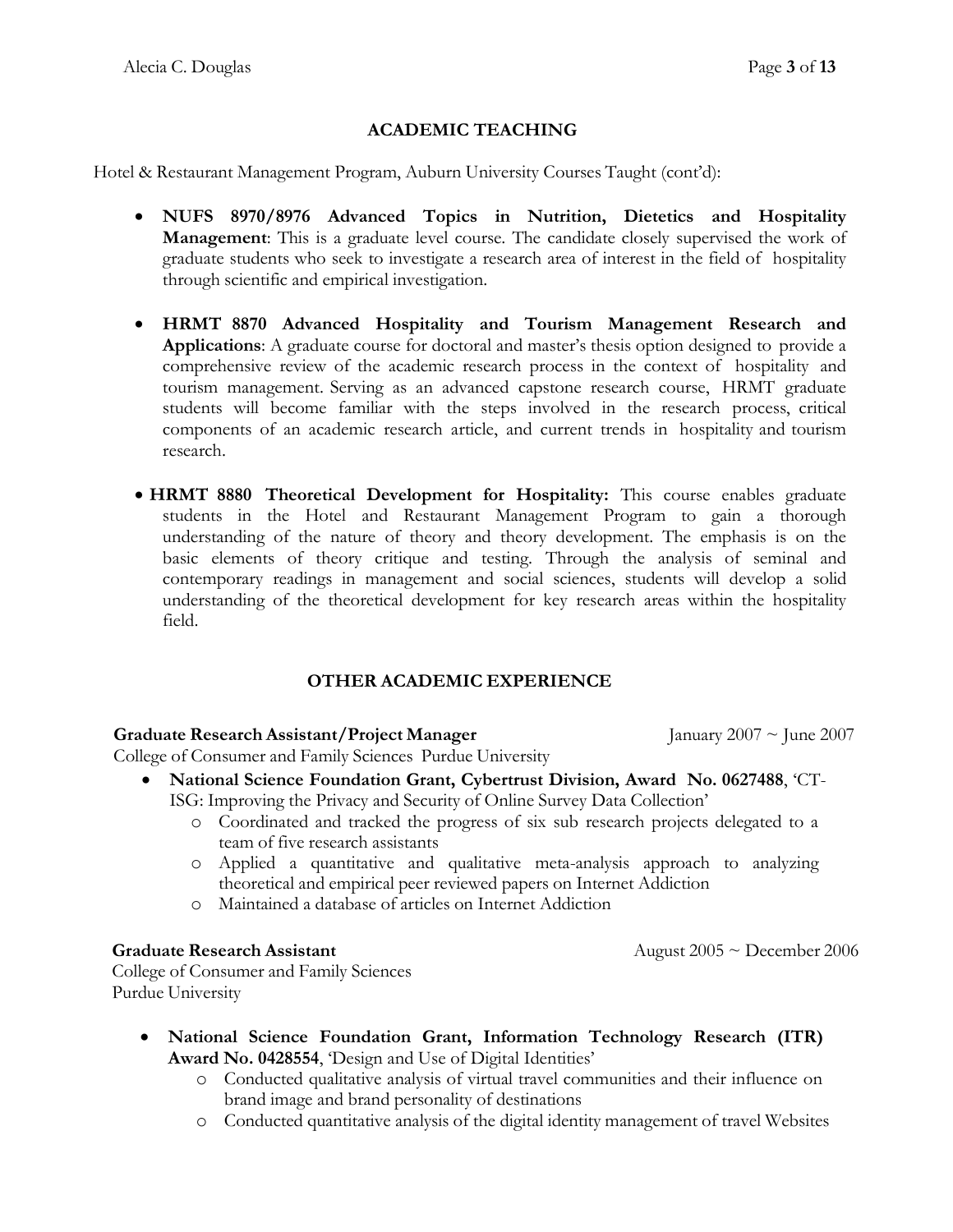# **OTHER ACADEMIC EXPERIENCE**

#### **Graduate Research Assistant**

Department of Hospitality & Tourism Management Purdue University

- **Wabash and Erie Canal Park Visitor Profile Study**
	- o Conducted a visitor profile study in conjunction with Propeller Marketing, LLC and the Wabash and Erie Canal Interpretive Center, Delphi, Indiana

#### **Purdue Memorial Union Service Report**

o Prepared a technical report on the performance of several foodservice and business operations in the Purdue Memorial Union

#### **HOSPITALITY INDUSTRY EXPERIENCE**

#### **Front Office Agent** May ~ August 2001

Hyatt Regency Hotel, New Orleans, LA

- Greeted and checked in/out guests and directed guest queries
- Fielded guest complaints and researched the most effective solution and negotiate results

#### **Entrée and Dessert Chef** July ~ August 2000

Golden Tulip Alliance Hotel, Lille, France

- Assisted sous chefs in the entrée, garde manger and pâtissier stations
- Managed the patisserie station for the dinner shift at the fine dining restaurant

#### **Hotel Operations Intern** May ~ July 2000

Hilton Hotel, Kingston, Jamaica

 Hotel management trainee program covering hotel operations in the rooms division, front desk, marketing and sales, PBX, restaurants, and banqueting

#### **SAMPLE GRADUATE LEVEL COURSEWORK IN RESEARCH INTEREST**

#### **E-Commerce**

E-Consumer Behavior Research The Business of E-Commerce Human Factors in Computer Interaction Design Online Interaction and Facilitation

#### **Marketng**

Hospitality & Tourism Marketing Consumer Behavior Research Strategic Marketing in Hospitality & Tourism International Hospitality and Services Marketing

#### **Research Methods**

Research Design and Methodologies Methods of Social

#### **Hospitality**

Strategic Management in the Hospitality Industry Advanced Hospitality Product Management Hospitality and Tourism Management Challenge Analysis

#### **Hospitality Information Technology**

Data Mining in the Hospitality Industry Hospitality Computer-Based Training Issues in Hospitality Information Technology Hospitality Systems

Hospitality Research Topics and Methods Qualitative Research

August 2005 ~ December 2006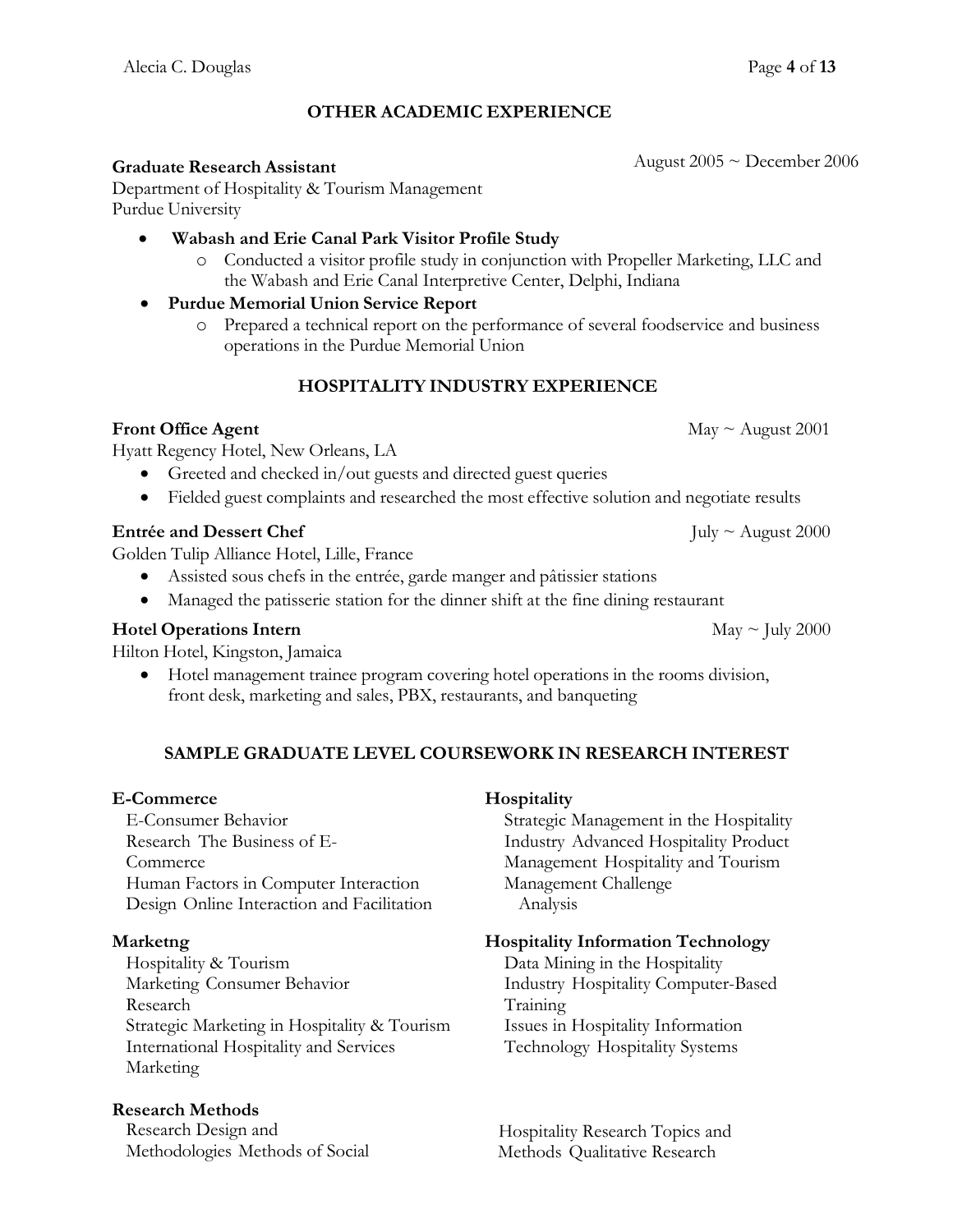# **ACADEMIC SERVICE**

| International Council on Hotel, Restaurant & Institutional<br>Education (ICHRIE) SECRETARY                                                                                                                                                                                                                                                                                                                                                                                                                                                                                   | July 2017 to present                                                                                                                                                                                                                                                                                                                                                                                                                                                                   |
|------------------------------------------------------------------------------------------------------------------------------------------------------------------------------------------------------------------------------------------------------------------------------------------------------------------------------------------------------------------------------------------------------------------------------------------------------------------------------------------------------------------------------------------------------------------------------|----------------------------------------------------------------------------------------------------------------------------------------------------------------------------------------------------------------------------------------------------------------------------------------------------------------------------------------------------------------------------------------------------------------------------------------------------------------------------------------|
| Southeast, Central, and South American Federation, ICHRIE<br><b>SECRETARY</b>                                                                                                                                                                                                                                                                                                                                                                                                                                                                                                | July 2015 $\sim$ April 2017                                                                                                                                                                                                                                                                                                                                                                                                                                                            |
| <b>Auburn University Student Disciplinary Committee</b>                                                                                                                                                                                                                                                                                                                                                                                                                                                                                                                      | August $2011 \sim$ August 2014                                                                                                                                                                                                                                                                                                                                                                                                                                                         |
| <b>Auburn University Doctor of Philosophy Committee Member</b><br>Shaniel Bernard (Co-Chair)<br>Wlla Obeidat<br>Amy Bardwell<br>Sarinya Thayarnsin (Chair)<br>Alana Dillette (Chair)<br>Hui (Michelle) Xu (Chair)<br>Jennifer Calhoun (Co-Chair)                                                                                                                                                                                                                                                                                                                             | Spring 2016 $\sim$ present<br>Summer 2016 $\sim$ Fall 2017<br>November 2014 $\sim$ August 2017<br>August 2013 $\sim$ August 2017<br>January 2012 $\sim$ August 2016<br>May 2011~August 2016<br>January 2013 ~ August 2015                                                                                                                                                                                                                                                              |
| Seul Gi Park<br>Megan Johnson (Co-Chair)<br>Jeremy Whaley                                                                                                                                                                                                                                                                                                                                                                                                                                                                                                                    | November $2009 \sim Dec 2011$<br>October 2009 $\sim$ August 2011<br>July 2010 $\sim$ August 2010                                                                                                                                                                                                                                                                                                                                                                                       |
| <b>Auburn University Master of Science Committee Member</b><br>Savanna (Brook) Ladner (Chair)<br>Miao Yu, M. Sc. (Chair)<br>Brooke Lyons, M.Sc. (Chair)<br>Charles Marvil, M.Sc.<br>McDaniel Ubi, M.Sc. (Chair)<br>Kelly Martin<br>Debra Charma, M. Sc.<br>Alana Dillette, M.Sc. (Chair)<br>Charles Smith, M.Sc. (Chair)<br>Sara Ghezzi, M.Sc.<br>Paul Daniel, M.Sc.<br>Louis Rowe, M.Sc.<br>Alice Chow, M.Sc.<br>Editorial Advisory Board - Journal of Hospitality and Tourism<br>Technology (JHTT)<br><b>Scholarship Director - Hospitality Management Program, Auburn</b> | October 2015 $\sim$ August 2017<br>November 2013 ~ May 2015<br>May 2013 ~ May 2014<br>May $2012 \sim$ August 2015<br>September 2011 $\sim$ August 2014<br>March 2011 ~ May 2013<br>December 2010 $\sim$ December 2011<br>October $2010 \sim$ December 2012<br>August $2010 \sim$ December 2012<br>May 2010 ~ May 2011<br>January 2009 ~ December 2011<br>January 2009 $\sim$ August 2012<br>September 2008 ~ May 2009<br>January 2009 ~ November 2017<br>January 2009 $\sim$ July 2017 |
| University                                                                                                                                                                                                                                                                                                                                                                                                                                                                                                                                                                   |                                                                                                                                                                                                                                                                                                                                                                                                                                                                                        |
| Faculty Advisor - Eta Sigma Delta International Hospitality<br>Honors Society Hospitality Management Program, Auburn<br>University                                                                                                                                                                                                                                                                                                                                                                                                                                           | August 2008 $\sim$ present                                                                                                                                                                                                                                                                                                                                                                                                                                                             |
| <b>Manuscript reviewer</b><br>Tourism Management Cornell Hospitality Quarterly<br>Journal of Hospitality & Tourism Research<br>International Journal of Contemporary Hospitality Management<br>Journal of Quality Assurance in Education<br>Asia Pacific Management Review                                                                                                                                                                                                                                                                                                   | May 2011 $\sim$ present<br>February 2011 $\sim$ present<br>July 2010 $\sim$ present<br>June 2009 $\sim$ present<br>January 2007 ~ present                                                                                                                                                                                                                                                                                                                                              |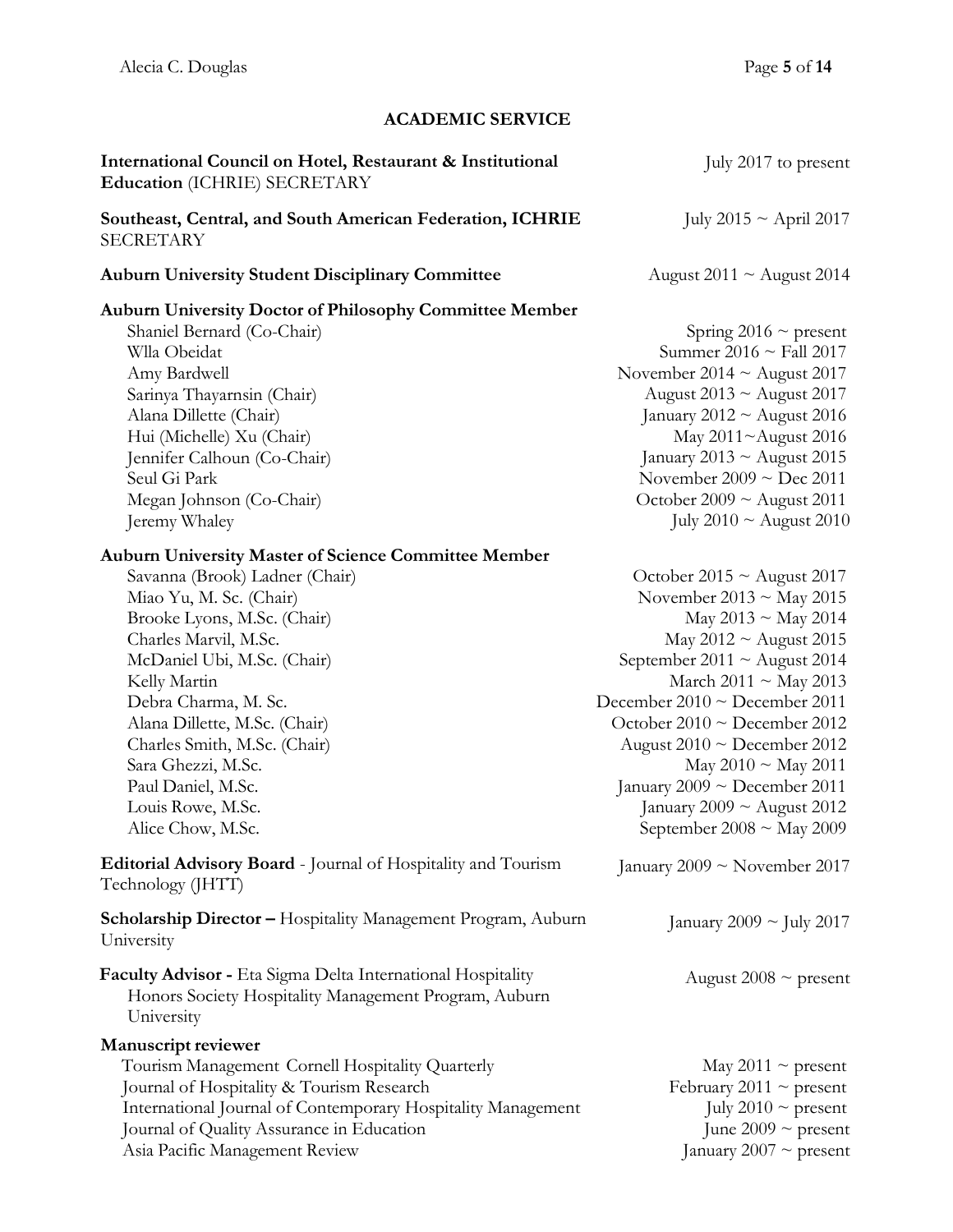# **ACADEMIC HONORS & SCHOLARSHIPS**

| <b>Best Student-Led Research Abstract</b><br>Bernard, S. & Douglas, A. C. (2018). Does consumers' perception of fairness<br>of green hotel initiatives influence revisit intention? 3rd Annual SECSA<br>Research Conference, Knoxville, TN, March 1-2, 2018                                                                                                      | March 2018                           |
|------------------------------------------------------------------------------------------------------------------------------------------------------------------------------------------------------------------------------------------------------------------------------------------------------------------------------------------------------------------|--------------------------------------|
| <b>Best Student-Led Research Presentation</b><br>Bernard, S. & Douglas, A. C. (2017). Millennial consumers' perception of<br>green practices of Airbnb hosts. 2nd Annual SECSA Research Conference,<br>Miami, FL, March 9-10, 2017.                                                                                                                              | March 2017                           |
| <b>Best Student-Led Research Abstract</b><br>Chen, H., Barnes, R., & Douglas, A. C. (2016). An analysis of perceived<br>organizational citizenship behavior, job<br>organizational<br>supports,<br>embeddedness, and turnover intentions among quick service restaurant<br>employees. 1st Annual SECSA Research Conference, Auburn, AL, February<br>25-26, 2016. | February 2016                        |
| <b>Certified Hospitality Educator</b><br>The American Hotel & Lodging Educational Institute                                                                                                                                                                                                                                                                      | June 2012                            |
| <b>Outstanding Faculty Award</b><br>College of Human Sciences, Women's Philanthropy Board                                                                                                                                                                                                                                                                        | March 2011                           |
| <b>Best Paper Nominee</b><br>Douglas, A. C., & Miller, B. (2006). Experiential Learning: Empowering<br>Students in an Interactive Online Hospitality Simulation Environment. 11 <sup>th</sup><br>Annual Graduate Student Research Conference in Hospitality & Tourism.                                                                                           | January 2006                         |
| Purdue Doctoral Fellowship, Purdue University                                                                                                                                                                                                                                                                                                                    | August 2005 $\sim$ 2007              |
| Journal of Hospitality and Tourism Education Article of the Year Award<br>Mills, J. E. & Douglas, A. C. (2004). Ten Information Technology<br>Trends Driving the Course of Hospitality and Tourism Higher Education.<br>2005 ICHRIE Annual Conference & Exposition, Las Vegas, Nevada.                                                                           | <b>July 2005</b>                     |
| <b>Panel of Outstanding Graduate Students</b><br>College of Human Services, Education, & Public Policy, University of<br>Delaware                                                                                                                                                                                                                                | May 2004                             |
| Outstanding Performance in Food & Beverage Management<br>School of Hospitality & Tourism Management, University of Technology,<br>Jamaica                                                                                                                                                                                                                        | $2001 \sim 2002$                     |
| <b>Student of the Year Award</b> , University of Technology, Jamaica                                                                                                                                                                                                                                                                                             | $2000 \sim 2001$                     |
| <b>Most Outstanding All-Round Student</b><br>School of Hospitality & Tourism Management, University of Technology,<br>Jamaica                                                                                                                                                                                                                                    | $2000 \sim 2001$<br>$1999 \sim 2000$ |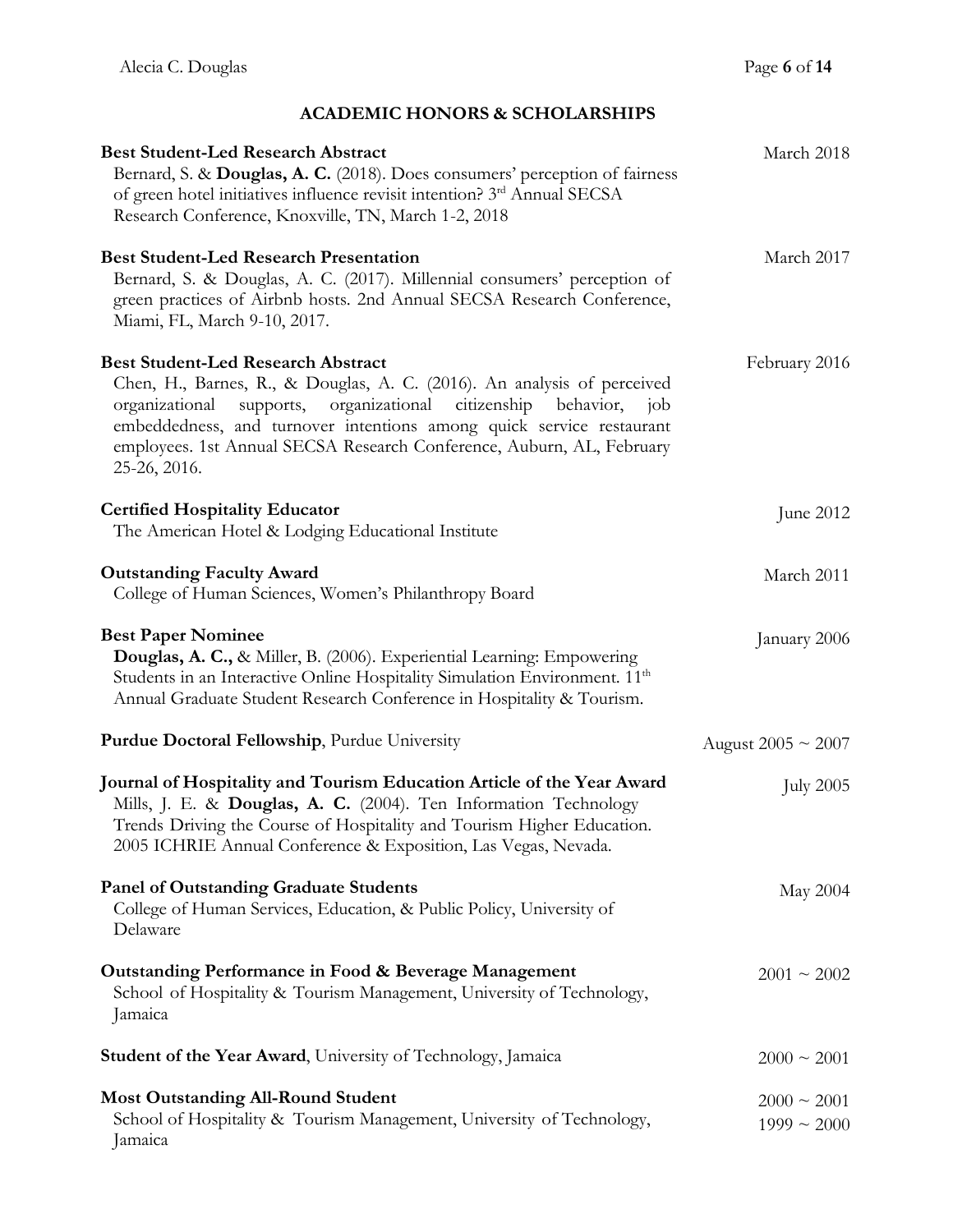#### **GRANT APPLICATIONS**

#### **SUBMITTED ~ AWARDED**

- **Douglas, A. C. (PI),** Rahman, I., & Brown, O. N. (December, 2014). Investigating the Use of Mobile Augmented Reality Technologies in Full-Service Restaurant Menu Labeling: The Effects on Menu Information Processing, Menu Choice, and Purchase Behavior. Funding Source: Auburn University Intramural Grants Program. **Amount requested and awarded: \$50,000.00**
- Rahman, I. (PI) & **Douglas, A. C.** (December, 2014). Green Signaling in Green Hotels: An Empirical Investigation. Funding Source: Auburn University Intramural Grants Program**. Amount requested: \$10,000.00; amount awarded: \$9,000.00**
- **Douglas, A.C.** (November, 2012). The Bahamian Touristscape Study Abroad Pre-Program Site Visit. *Grant Program*: Study Abroad Development Grant. *Funding Source*: Office of International Programs, Auburn University. *Grant Summary*: The development and planning of the academic component of The Bahamian Touristscape as well as program logistics by conducting a site visit to four study abroad locations in March 2013. **Amount requested and awarded: \$5,000.**
- **Douglas, A.C.** (October, 2012). The Bahamian Touristscape: A Conceptual and Experiential Island-Hopping Study Abroad Exploration. *Grant Program*: Office of International Programs, College of Human Sciences Study Abroad Grant Program. *Funding Source*: The College of Human Sciences, Auburn University. *Grant Summary*: The administration of a faculty-led study abroad experience for undergraduate and/or graduate students in CHS. **Amount requested and awarded: \$5,000**.
- **Douglas, A.C.** & Kim, K. (September, 2012). Partnering with South Korean Universities in Research and Teaching Opportunities. Grant Program: The Global Partners Grant Program (GPGP). Funding Source: The Office of International Programs, Auburn University. Grant Summary: The GPGP is designed to develop faculty capacity to establish overseas research and academic partnerships. **Amount awarded: \$10,000.**
- Martin, D. & **Douglas, A.C.** (March, 2011). Certified Hospitality Educator Workshop: Travel expenses to participate in an off-campus workshops and certification program with the American Hotel and Lodging Foundation to which promote excellent teaching and enhanced student learning. Funding Source: The Daniel F. Breeden Endowed Grant Program, Auburn University. **Amount requested and awarded: \$3,430.**

#### **SUBMITTED ~ NOT FUNDED**

**Douglas, A. C.** (April, 2009) (Co-PI). Title: Hospitality and Tourism Summer Academy Outreach Initiative. Funding Source: Auburn University Outreach Scholarship Grant. Amount requested: \$19,747.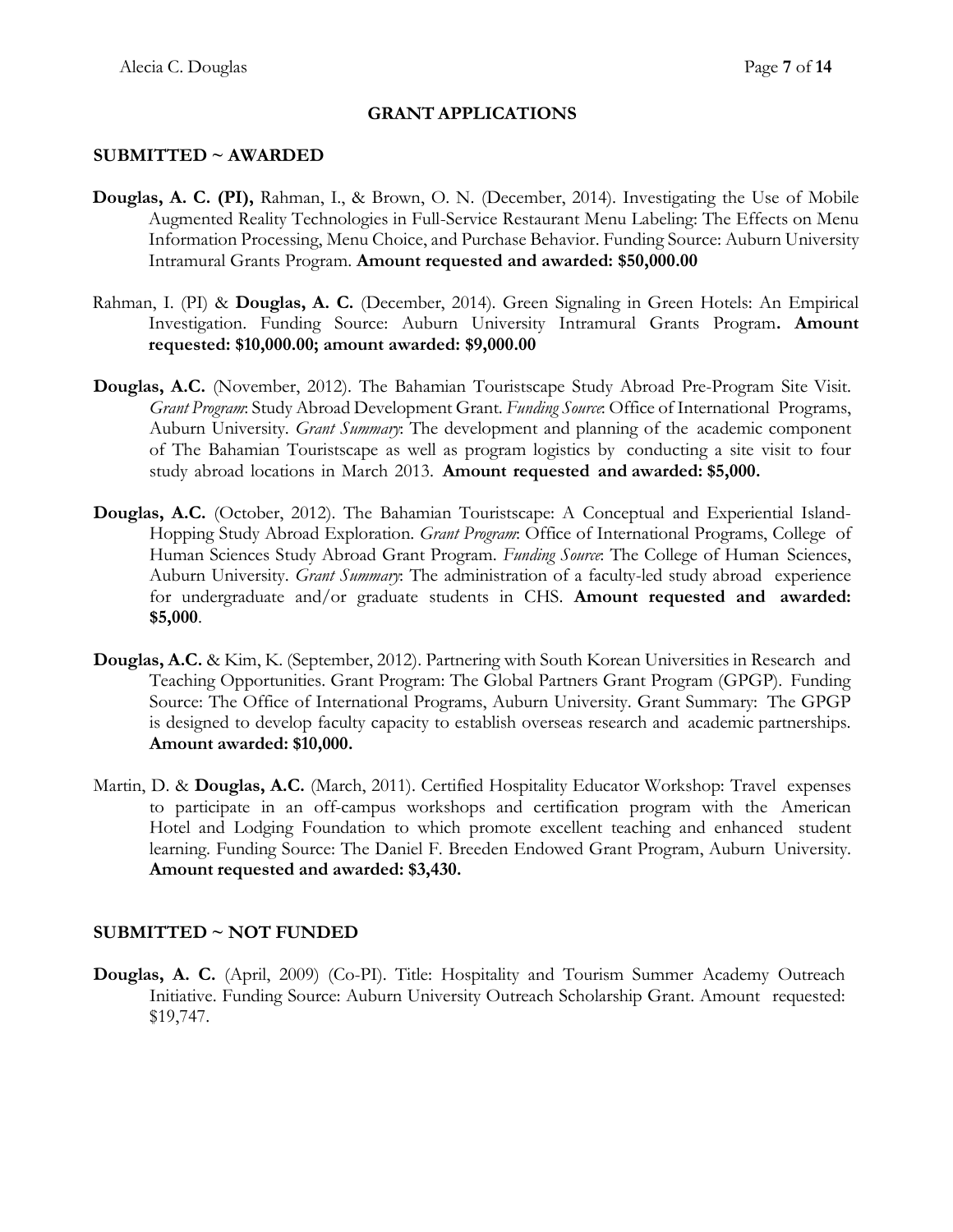#### **REFEREED PUBLICATIONS**

- 1. Dillette, A. K., **Douglas, A. C.,** & Andrzejewski, C. (2018): Yoga tourism a catalyst for transformation? *Annals of Leisure Research*, DOI:10.1080/11745398.2018.1459195
- 2. Calhoun, J., O'Neill, M., & **Douglas, A. C.** (2018). An Examination of Second Language Education Provision among United States (US) and European Hospitality and Tourism Management Schools. *Journal of Hospitality and Tourism Education*, DOI: [10.1080/10963758.2018.1438901.](https://doi.org/10.1080/10963758.2018.1438901)
- 3. Dillette, A., **Douglas, A.**, Martin, D., & O'Neill, M. (2017). Resident Perceptions on Cross-Cultural Understanding as an Outcome of Volunteer Tourism Programs: The Bahamian Family Island Perspective. *Journal of Sustainable Tourism, 25*(9), 1222-1239*.*
- 4. Calhoun, J. & **Douglas, A. C.** (2015). *An analysis of hospitality and tourism research: learning organization's (LO) influence on sustainability practices*. The Handbook of Research on Global Hospitality and Tourism Management. Edited by Angelo Camillo. Published by IGI Global.
- 5. Whaley, J.\*, **Douglas, A. C.,** O'Neill, M. (*2014*). "What's in a Tip?" The Creation and Refinement of a Consumer-Tipping Motivations Scale. *International Journal of Hospitality Management, 37,* 121-130*.*
- 6. Phelan, K., Mills, J. E., **Douglas, A. C.,** & Aday, B.\* (2013). Digital personalities: an examination of the online identity of travel and tourism websites. *Journal of Hospitality & Tourism Technology, 4*(3), *248-262.*
- 7. **Douglas, A. C.,** Mills, J. E., & Phelan, K (2010). Smooth sailing? Passenger's assessment of cruise brand equity. *Journal of Travel & Tourism Marketing, 27*(7), 649-675.
- 8. Chow, A.J.\*, Alonso, A.D., **Douglas, A.C.,** & O'Neill, M.A. (2010). Exploring open kitchens' impact on restaurateurs' cleanliness perceptions. *Journal of Retail & Leisure Property*, 9, 93-104.
- 9. Byun, S., Ruffini, C., Mills, J.E., **Douglas, A.,** Niang, M., Stepchencova, S., Lee, S., Loufti, J., Lee, J., Atallah, M., & Blanton, M. (2009). Internet Addiction: Metasynthesis of 1996–2006 Quantitative Research. *Cyber Psychology & Behavior, 12*(2), 203-207.
- 10. **Douglas, A**. C., Niang, M., Mills, J. E., Stepchencova, S., Byun, S., Lee, J., Loufti, J., Ruffini, C., Atallah, M., Blanton, M., & Wartell, R. (2008). Internet addiction: a qualitative meta-synthesis of 1996-2006 research. *Computers in Human Behavior, 24*(6), 3027–3044*.*
- 11. **Douglas, A.,** Miller, B., Kwansa, F. & Cummings, P. (2008). Students' perceptions of the usefulness of a virtual simulation in post-secondary hospitality education. *The Journal of Teaching in Travel & Tourism, 7*(3), 1-19.
- 12. Lehto, X., **Douglas, A.** C., & Park, J. (2008). Mediating the effects of natural disasters on travel intention. *Journal of Travel & Tourism Marketing, 23*(2/3/4), 29-43. Published simultaneously as the book: *Safety and Security in Tourism: Recovery Marketing after Crises,* Edited by Noel Scott, Eric Laws, and Bruce Prideaux.
- 13. **Douglas, A. C.** (2007). CHIP & PIN technology: a POS solution for restaurants*. The Journal of Foodservice Business Research, Special Issue on Information Technology, 10*(1), 101-112.
- 14. Mills, J. E., Lee, J., & **Douglas, A. C.** (2007). Exploring perceptions of U.S. state tourism organizations Web advertising effectiveness. *The Asia Pacific Journal of Tourism Research, 12*(3), 245- 266.
- 15. **Douglas, A. C.** & Mills, J. E. (2004). Staying afloat in the tropics: applying a structural equation model approach to evaluating national tourism organization Websites in the Caribbean. *The Journal of Travel & Tourism Marketing, 17*(2/3), 269-293.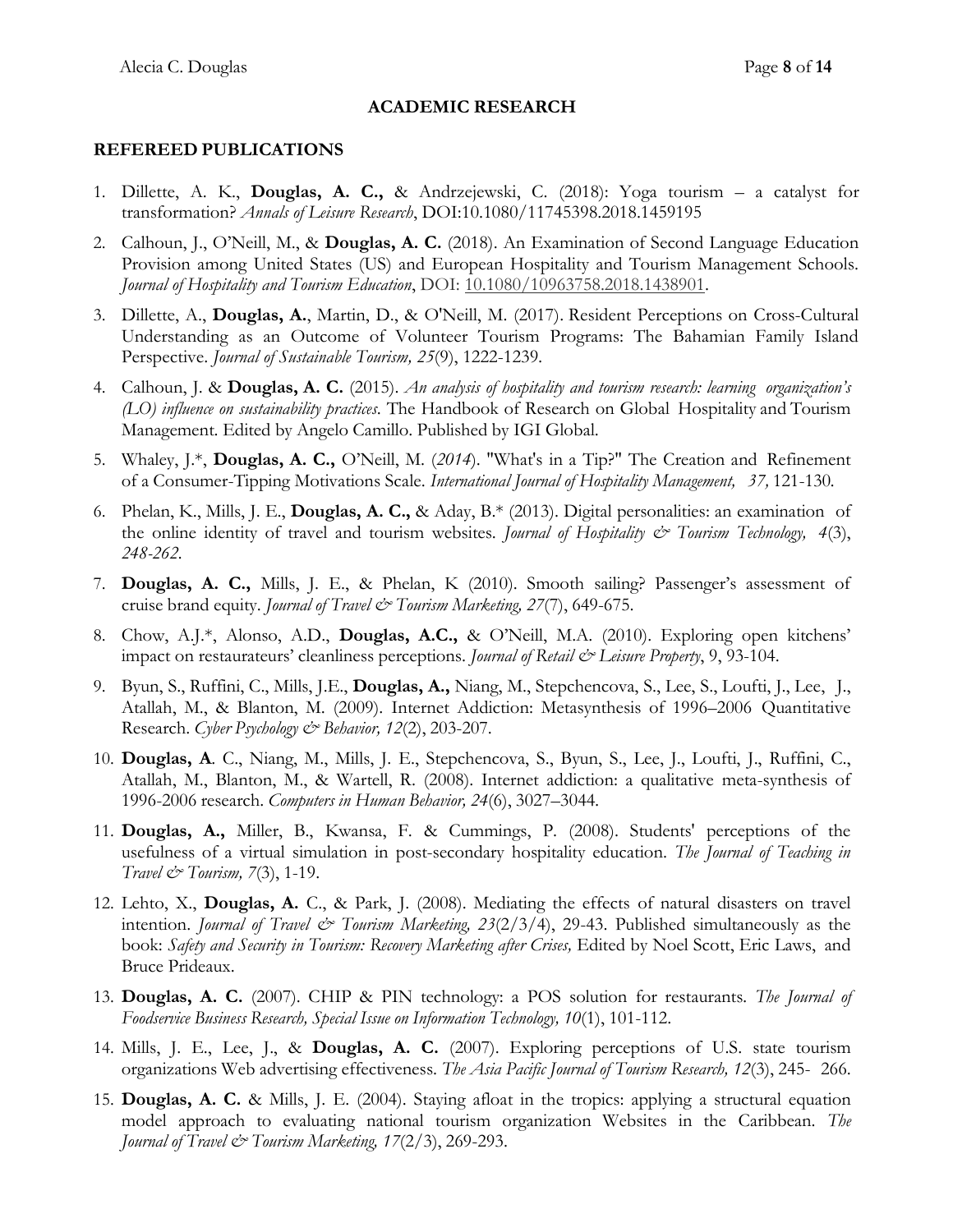- 16. Mills, J. E. & **Douglas, A.** (2004). Ten information technology trends driving the course of hospitality and tourism higher education. *The Journal of Hospitality & Tourism Education, 16*(4), 21-33. (**Article oftheYearAward**)
- 17. Morrison, A., Taylor, J. S., & **Douglas, A. C.** (2004). Website evaluation in tourism and hospitality: the art is not yet stated**.** *The Journal of Travel & Tourism Marketing, 17*(2/3), 233-251*.*

# **REFEREED SUBMITTED - UNDER REVIEW**

- 1. Dillette, A. K., **Douglas, A. C**., Martin, D. A, Andrzejewski, C.. Exploring the pathways and barriers to well-being as a result of wellness tourism experiences. *Current Issues in Tourism*. Manuscript ID: CIT-4448. (30% contribution)
- 2. **Chen, H., Douglas, A. C**., & Barnes, R. A. Quickservice Restaurants' Employees Organizational Citizenship Behavior: Investigating the Moderating Effect of Job Embeddedness. *International Journal of Contemporary Hospitality Managemen*t. Manuscript ID: IJCHM-02-2017-0103. (30% contribution)

# **BOOK REVIEW**

1. **Douglas, A. C.** & Mills, J. E. (2007). Hospitality 2010: the future of hospitality and travel. *International Journal of Contemporary Hospitality Management*. *19*(1), 94.

# **RESEARCH IN PROGRESS**

- 1. **Douglas, A. C.** & Mills, J. E.. Functional or emotional? An assessment of the emotional quality of luxury travel websites. Targeting: *Journal of Travel Research*.
- 2. **Douglas, A. C.,** Struempler, B., Parmer, S. & Gregg, M. Extension educators' perceptions of mobile technology integration in K-12 classrooms: An application of the Technology Acceptance Model. Targeting: *Journal of Research on Technology in Education.*
- 3. **Douglas, A. C.,** Mills, J. E. & Jang, S. Towards emotional usability in e-Travel: exploring the influence and dimensionality of emotive design elements of destination websites. Targeting: *Tourism Management.*
- 4. **Douglas, A.C.** & Miller, B. Harnessing simulations in hospitality education: Predicting student satisfaction and psychological ownership of the virtual business. Targeting: The *Journal of Hospitality and Tourism Education.*
- 5. **Douglas, A. C.**, Mills, J. E., Kavanaugh, R. R., & Jang, S. e-Motional connections: applying and validating the website emotional design scale in the context of environmental psychology. Targeting: *Journal of Travel Research.*

# **CONFERENCE PRESENTATIONS AND PROCEEDINGS**

1. Bardwell, A., Martin, D., **Douglas, A. C.**, & Lee, Y. M. (2018). The rural tourist typology: segmenting rural tourists using three-step latent class analysis. The 2018 ICHRIE Annual Research Conference, Indian Wells, CA, July 25-27, 2018.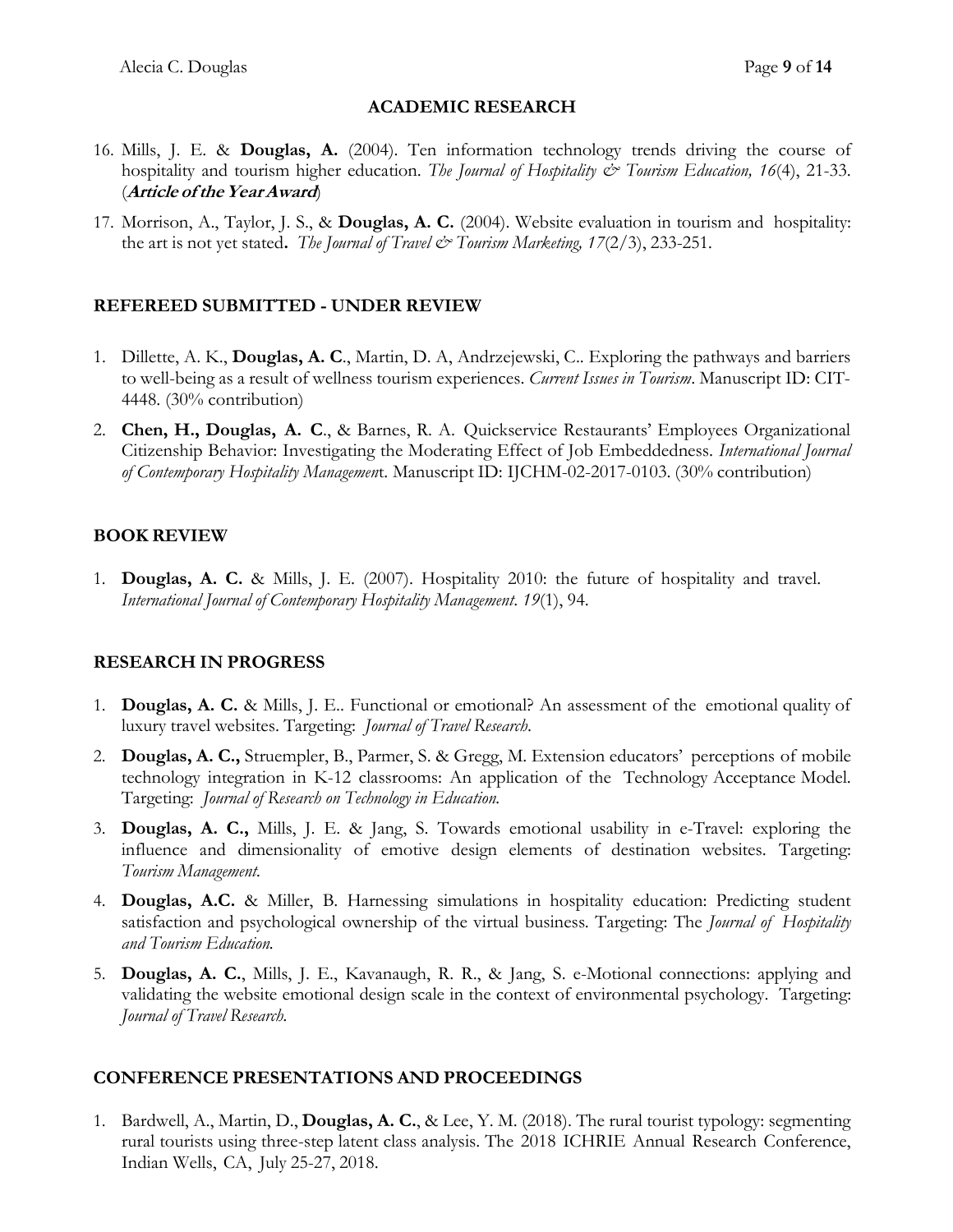#### **CONFERENCE PRESENTATIONS AND PROCEEDINGS (cont'd)**

- 2. Dillette, A. & **Douglas, A. C.** (2018). Do vacations really make us happier? Exploring the relationships between tourism, wellness and quality of life. The 2018 ICHRIE Annual Research Conference, Indian Wells, CA, July 25-27, 2018.
- 3. Bernard, S. & **Douglas, A. C.** (2018). A review of articles on green hotel practices: a focus on methods. 3<sup>rd</sup> Annual SECSA Research Conference, Knoxville, TN, March 1-2, 2018.
- 4. Bernard, S. & **Douglas, A. C.** (2018). Does consumers' perception of fairness of green hotel initiatives influence revisit intention? 3rd Annual SECSA Research Conference, Knoxville, TN, March 1-2, 2018.
- 5. Kim, Y. & **Douglas, A. C.** (2018). Local food movement: a case study evaluating the intrinsic and extrinsic cues in online reviews of an upscale southern restaurant. 3<sup>rd</sup> Annual SECSA Research Conference, Knoxville, TN, March 1-2, 2018.
- 6. Bernard, S. & **Douglas, A. C.** (2017). Millennial consumers' perception of green practices of Airbnb hosts. 2nd Annual SECSA Research Conference, Miami, AL, March 9-10, 2017.
- 7. Obeidat, W. & **Douglas, A. C.** (2017). The effects of regional political instability on Jordan's perceived image: an application of the destination image restoration theory. 2nd Annual SECSA Research Conference, Miami, AL, March 9-10, 2017.
- 8. **Douglas, A. C.** (2016). Restaurant Menu Nutrition Labelling: Consumer Acceptance of and Readiness to Use Mobile Augmented Reality Applications at the Point of Purchase. Auburn University "This is Research" Faculty Symposium 2016. Auburn, AL., September 16, 2016.
- 9. Dillette, A. K.\*, **Douglas, A. C.**, & Andrzejewski, C. (2016). An exploratory examination of the wellness tourist experience using netnography. Travel and Tourism Research International Conference, Vail Valley, Colorado, June 14-16, 2016.
- 10. Thayarnsin, S.\* & **Douglas, A. C.** (2016). The role of risk, image and quality on destination loyalty: perspectives from international medical tourists toward Thailand as a medical tourism destination. Travel and Tourism Research International Conference, Vail Valley, Colorado, June 14-16, 2016.
- 11. Thayarnsin, S.\* & **Douglas, A. C.** (2016). A systematic review of challenges in medical tourism destination management. Travel and Tourism Research International Conference, Vail Valley, Colorado, June 14-16, 2016.
- 12. Chen, H.\*, Barnes, R.\*, & **Douglas, A. C.** (2016). An analysis of perceived organizational supports, organizational citizenship behavior, job embeddedness, and turnover intentions among quick service restaurant employees. 1st Annual SECSA Research Conference, Auburn, AL, February 25-26, 2016.
- 13. Dillette, A.\* & **Douglas, A. C**. (2016). Finding happiness through travel? Wellness tourism vs. traditional vacations. The 21<sup>st</sup> Annual Graduate Student Research Conference in Hospitality & Tourism, Philadelphia, Pennsylvania, January 7-9, 2016.
- 14. Bardwell, A.\* & **Douglas, A. C**. (2016). Utilizing the self-congruity theory to identify the local food consumer. The 21<sup>st</sup> Annual Graduate Student Research Conference in Hospitality & Tourism, Philadelphia, Pennsylvania, January 7-9, 2016.
- 15. Eyoun, K.\*, Chen, H.\* & **Douglas, A. C.** (2016). American hotel expatriates in the Middle East: The influence of Hofstede's individualism/collectivism dimension, cross-cultural adjustment, and perceived organizational support on expatriate performance. The 21<sup>st</sup> Annual Graduate Student Research Conference in Hospitality & Tourism, Philadelphia, Pennsylvania, January 7-9, 2016.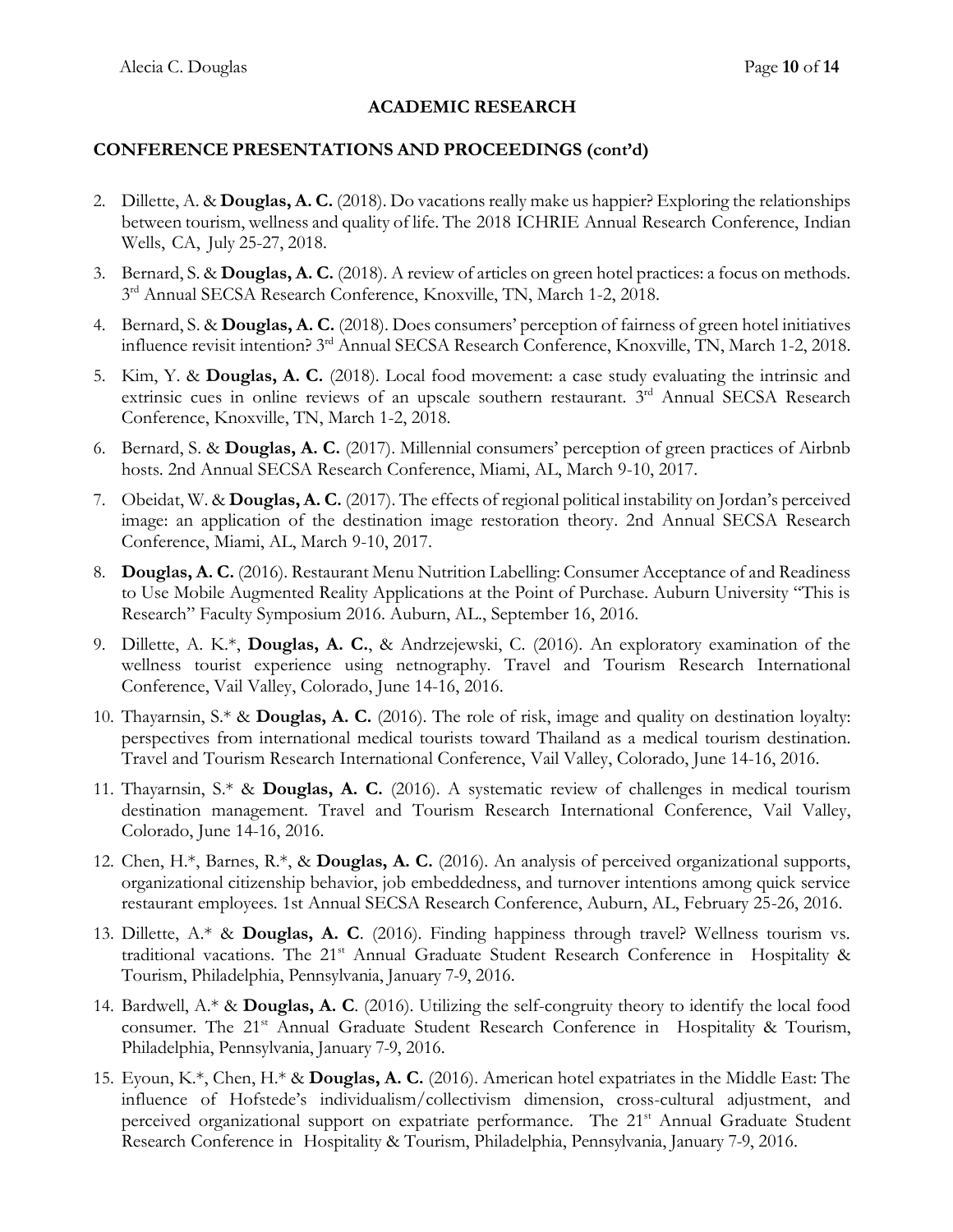#### **CONFERENCE PRESENTATIONS AND PROCEEDINGS (cont'd)**

- 16. Dillette, A.\* & **Douglas, A. C**. (2015). Toward an Understanding of Cross-Cultural Interaction between Residents and Tourists: The Case of Bahamian Family Islands. Travel and Tourism Research International Conference, Portland, Oregon June 15-18, 2015.
- 17. Dillette, A.\* & **Douglas, A. C**. (2015). 'Eudaimonia' as an outcome of wellness tourism? An exploratory study of wellness travelers using self-determination theory. The 20th Annual Graduate Student Research Conference in Hospitality & Tourism, Tampa, Florida January 8-10, 2015.
- 18. Yu, M.\* & **Douglas, A. C.** (2015). The effects or personality traits and emotional intelligence on customer complaint behavior in hospitality industry. The 20th Annual Graduate Student Research Conference in Hospitality & Tourism, Tampa, Florida January 8-10, 2015.
- 19. Dillette, A.\*, Townsend, K.\*, & **Douglas, A. C.** (2014). The impacts of sport tourism: A review of knowledge and methods. The 2014 ICHRIE Annual Research Conference, San Diego, CA, July 29-August 1, 2014.
- 20. Calhoun, J.\* & **Douglas, A. C.** (2014). A phenomenological study of what constitutes "success" for hospitality workers. The 2014 ICHRIE Annual Research Conference, San Diego, CA, July 29- August 1, 2014.
- 21. Calhoun, J.\* & **Douglas, A. C.** (2014). An analysis of hospitality and tourism research: learning o rganization's (LO) influence on sustainability practices. The 2014 ICHRIE Annual Research Conference, San Diego, CA, July 29-August 1, 2014.
- 22. Calhoun, J.\*, O'Neill, M., & **Douglas, A. C.** (2013). An examination of second language education provision among United States (US) and European (EU) hospitality and tourism management schools. The Fall 2013 South Eastern CHRIE meeting, Brevard, SC, September 27, 2013. {20% contribution: research design and manuscript preparation}
- 23. Dillette, A.\* & **Douglas, A. C.** (2013). Experiential learning as an educational tool for hospitality and tourism students. Shrinking The Global Divide: Synergy, Service & Sustainability, Nassau, Bahamas, September 18-20, 2013. {30% contribution: idea generation, literature review, research design, and manuscript preparation}
- 24. Dillette, A. & **Douglas, A. C.** (2013). Exploring cross-cultural understanding as an outcome of volunteer tourism programs: A mixed methods approach to volunteer tourism, social exchange theory, cross-cultural understanding. The 18th Annual Graduate Student Research Conference in Hospitality & Tourism, Seattle, Washington January 3-5, 2013. {40% contribution: idea generation, literature review, research design, data collection and analysis, findings, discussions, conclusions, and manuscript preparation}
- 25. Xu, H. & **Douglas, A. C.** (2013). How much does lowest price guarantee policy cost from the perspective of Monte Carlo option pricing? The 18th Annual Graduate Student Research Conference in Hospitality & Tourism, Seattle, Washington January 3-5, 2013. {30% contribution: idea generation, literature review, research design, data collection and analysis, findings, discussions, conclusions, and manuscript preparation}
- 26. Ubi, M., Dillette, A. & **Douglas, A. C.** (2013). Exploring brand loyalty: residents and nonresidents' perceptions of locally-owned versus multinational hotel brands in Nigeria. The 18th Annual Graduate Student Research Conference in Hospitality & Tourism, Seattle, Washington January 3-5, 2013. {30% contribution: idea generation, literature review, research design, and manuscript preparation}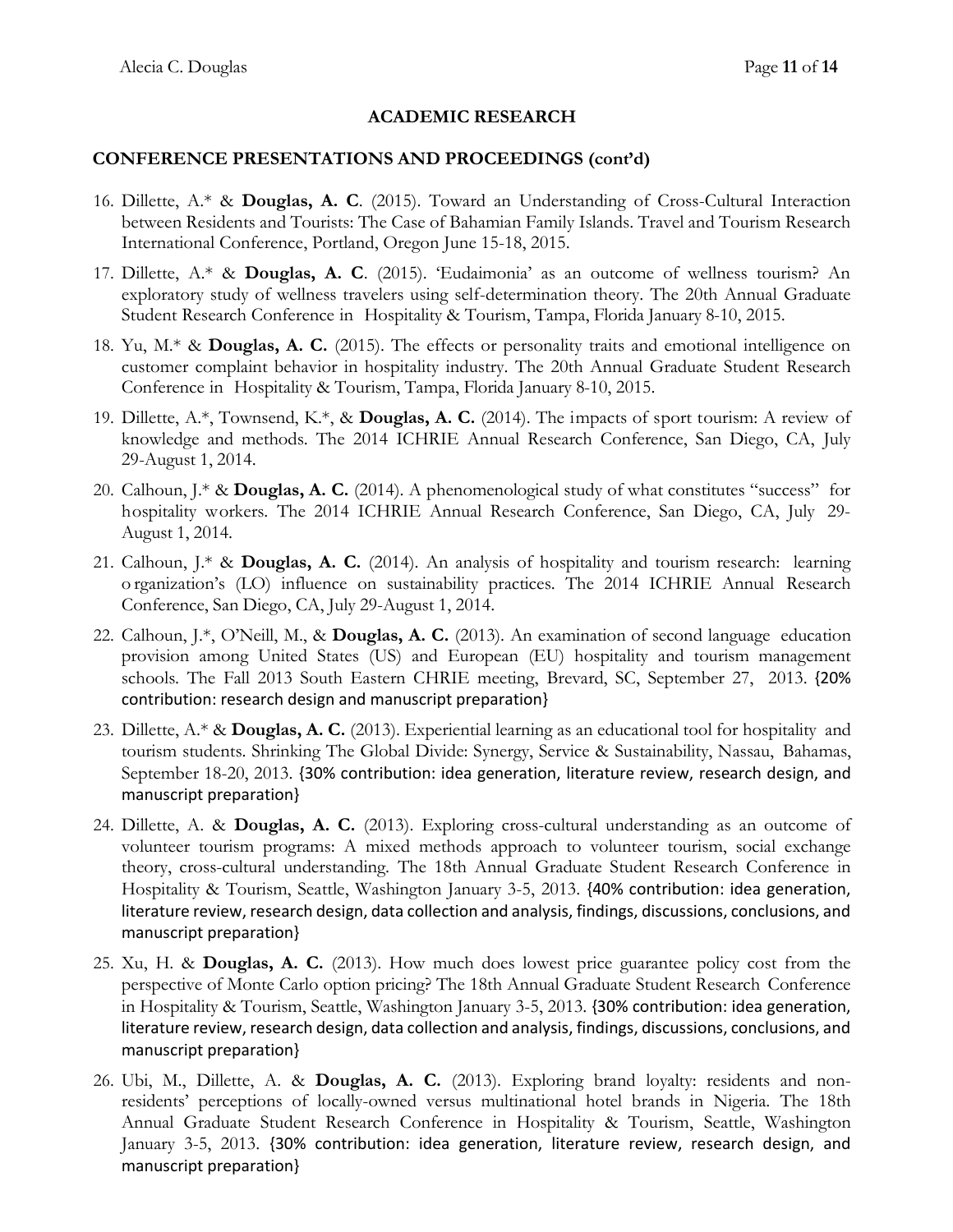### **CONFERENCE PRESENTATIONS AND PROCEEDINGS (cont'd)**

- 27. Xu, H. & **Douglas, A. C.** (2013). Segmenting the global lodging industry: An application of the modern portfolio theory in hospitality. The 18th Annual Graduate Student Research Conference in Hospitality & Tourism, Seattle, Washington January 3-5, 2013. {30% contribution: idea generation, literature review, research design, and manuscript preparation}
- 28. Dillette, A. & **Douglas, A. C.** (2012). Local residents' perceptions on the impacts of tourism: a case study of the family islands of The Bahamas. The 17<sup>th</sup> Annual Graduate Student Research Conference in Hospitality & Tourism, Auburn, Alabama, January 5-7, 2012. {40% contribution: idea generation, literature review, research design, data collection and analysis, findings, discussions, conclusions, and manuscript preparation}
- 29. Hui, X. & **Douglas, A. C.** (2012). Applying data envelopment analysis to U.S. convention center productivity: a comparison of ownership structures. The  $17<sup>th</sup>$  Annual Graduate Student Research Conference in Hospitality & Tourism, Auburn, Alabama, January 5-7, 2012.
- 30. Dillette, A. & **Douglas, A. C.** (2011). Swim Bahamas: An exploratory study into the perception of Bahamian Islanders vs. the attitudes of the 'Voluntourist'-A Case Study. The Spring 2011 South Eastern CHRIE meeting, Georgia State University, Atlanta, Georgia, February 25, 2011.
- 31. Chen, Y., **Douglas, A.C.** & Lehto, X. (2008). Spa resort atmospherics: the environment's influence on behavior intentions through affect and cognition. The 13<sup>th</sup> Annual Graduate Student Research Conference in Hospitality & Tourism, Orlando, Florida, January 3-5, 2008.
- 32. **Douglas, A. C.,** Mills, J. E., & Kavanaugh, R. R. (2007). Exploring the use of emotional features at romantic destination websites. International Federation of Information and Communications Technologies in Tourism 2007 Conference Proceedings, Ljubljana, Slovenia, January 24-26, 2007.
- 33. Mills, J. E., & **Douglas, A. C.** (2007). Online differentiation: a comparative personality analysis of tourism websites. International Federation of Information and Communications Technologies in Tourism 2007 Conference Proceedings, Ljubljana, Slovenia, January 24-26, 2007.
- 34. **Douglas, A. C.**, Mills, J. E., Kavanaugh, R. R., & Jang, S. (2007). Emotions in online destination management: towards the development of a destination website emotional design (W.E.D.) model for romantic travel consumers. International Federation of Information and Communications Technologies in Tourism 2007 Ph.D. Workshop Conference Proceedings, Ljubljana, Slovenia, January 23, 2007.
- 35. **Douglas, A.C.** & Lehto, X. (2007). Disaster through the eyes of the tourist: a case study analysis of the response of vacationers to South East Asia impacted by the 2004 Indian Ocean Tsunami. The 12<sup>th</sup> Annual Graduate Student Research Conference in Hospitality & Tourism, Houston, Texas, January 4-6, 2007.
- 36. Mills, J. E., **Douglas, A. C.,** & Sigala, M. (2006). E-Business Liability: the last decade of lawsuits affecting travel and tourism. EyeforTravel Travel Distribution Summit 2006, London, England, June 5-6, 2006.
- 37. **Douglas, A. C.** & Mills, J. E. (2006). Logging brand personality online: website content analysis of Middle Eastern and North African destinations. International Federation of Information and Communications Technologies in Tourism 2006 Conference Proceedings, Lausanne, Switzerland, January 18-20, 2006.
- 38. **Douglas, A. C.** & Miller, B. (2006). Experiential learning: empowering students in an interactive online hospitality simulation environment. The 11<sup>th</sup> Annual Graduate Student Research Conference in Hospitality & Tourism, Seattle, Washington, January 5-7, 2006 (**Best Paper Nominee**).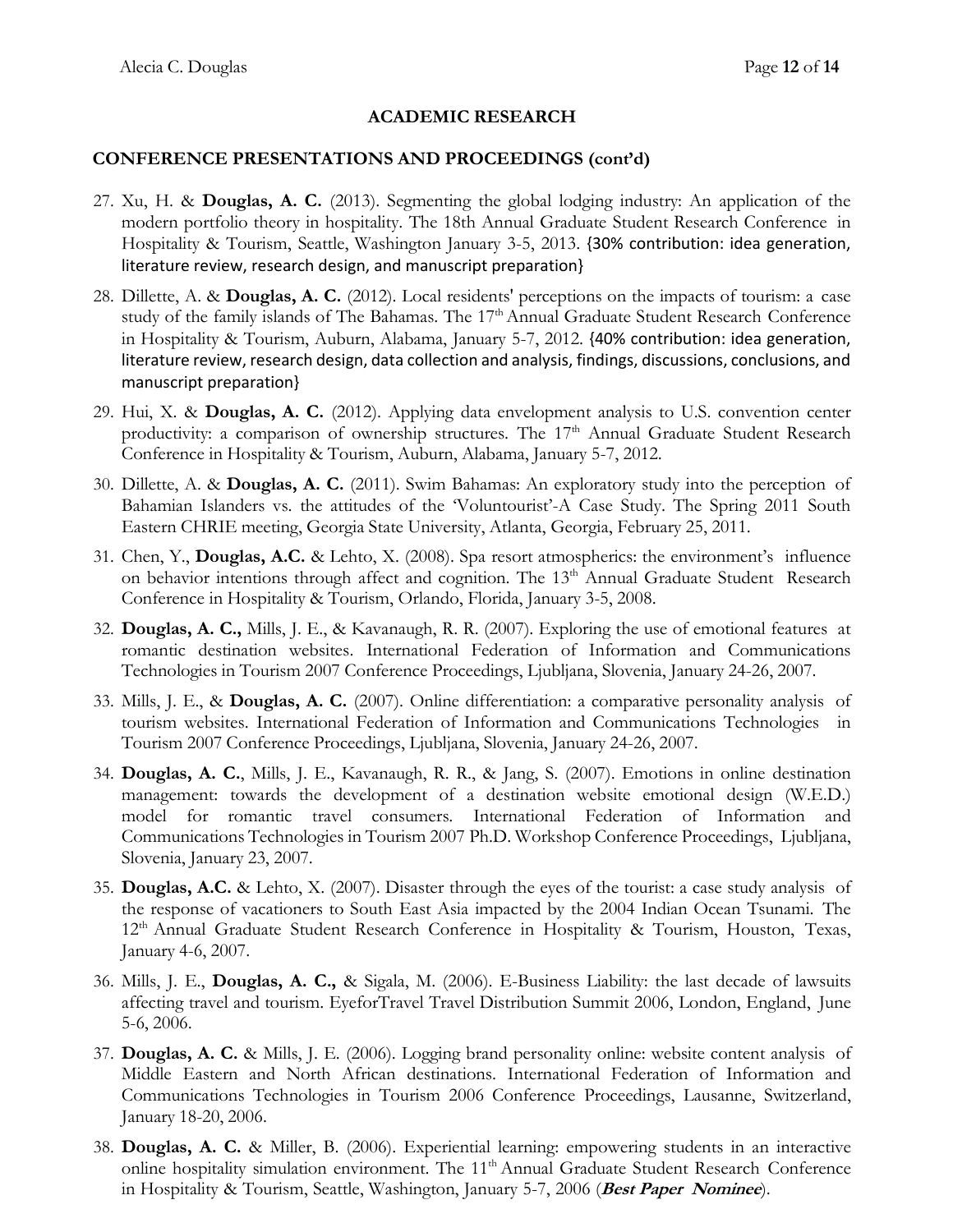#### **CONFERENCE PRESENTATIONS AND PROCEEDINGS (cont'd)**

- 39. Edwards, A., **Douglas, A. C.** & Mills, J. E. (2006). The impact of digital moonlighting on the modern workplace. The 11<sup>th</sup> Annual Graduate Student Research Conference in Hospitality & Tourism, Seattle, Washington, January 5-7, 2006.
- 40. **Douglas, A. C.** & Miller, B. (2004). Using internet-based simulations in hospitality education: bridging the gap. The 2004 Euro-CHRIE Conference, Ankara, Turkey, November 3-7, 2004.
- 41. **Douglas, A. C.,** Miller, B., Kwansa, F., & Cummings, P. (2004). Usefulness of a virtual simulation in post-secondary education: students' perceptions. The 2004 International Society of Travel & Tourism Educators Annual Conference, Hong Kong, China, September 26-28, 2004.
- 42. **Douglas, A. C.** & Miller, B. (2004). Harnessing computer simulation in hospitality education. The 9<sup>th</sup> Annual Graduate Student Research Conference in Hospitality & Tourism, Houston, Texas, January 6-8, 2004.
- 43. **Douglas, A. C.** (2003). CHIP & PIN Technology: a POS solution for restaurants and hotels. The 2003 International Foodservice Technology Exposition, Long Beach, California, October 26-29, 2003.
- 44. **Douglas, A. C.** & Mills, J. E. (2003). Tech trends: an exploration of the future of hospitality and tourism education. The 2003 I-CHRIE Annual Conference and Exposition, Palm Springs, California, August 6-9, 2003.
- 45. **Douglas, A. C.** & Mills, J. E. (2003). Five education technology trends & the potential impact on hospitality and tourism education. The 8<sup>th</sup> Annual Graduate Student Research Conference in Hospitality & Tourism, Las Vegas, Nevada, January 5-7, 2003.

#### **PROFESSIONAL DEVELOPMENT ACTIVITIES (Auburn University)**

- The Office of Academic Assessment's Meta Assessment Institute held July 16-20<sup>th</sup>, 2018. As a participant in this institute, I was trained in best practices of academic assessments and how to evaluate assessment reports from different programs across the university.
- The Biggio Center for the Enhancement of Teaching & Learning's 2018 Summer Course (Re)Design held July 9-13, 2018. As a participant in this program, I: (re)designed a course using principles from Dee Fink's *Designing Significant Learning Experiences* backwards design process, trained in active learning pedagogy and prepared to apply those principles in EASL classrooms, and became part of an ongoing cohort committed to "making teaching visible" at Auburn University by sharing teaching innovations.
- "The 2012 International Hotel and Motel Restaurant Show" held November 10-13, 2012. The Candidate attended several forums, seminars and workshops centered on hospitality leadership, trends in the catering industry, trends in the hospitality industry, navigating travel review Websites among others.
- Participant in the Tuscan Vistas Tour of Italy in celebration of the 10th Anniversary of the Joseph S. Bruno Study Abroad Program in Italy October 14-23, 2012.
- Participant in the Certified Hospitality Educator (CHE) workshop held December 13-15, 2011 that resulted in the award of CHE.
- "Evaluating and Assessing Student Writing: Workshop" presented by Dr. Margaret Marshall of the Office of University Writing, February 3, 2011.